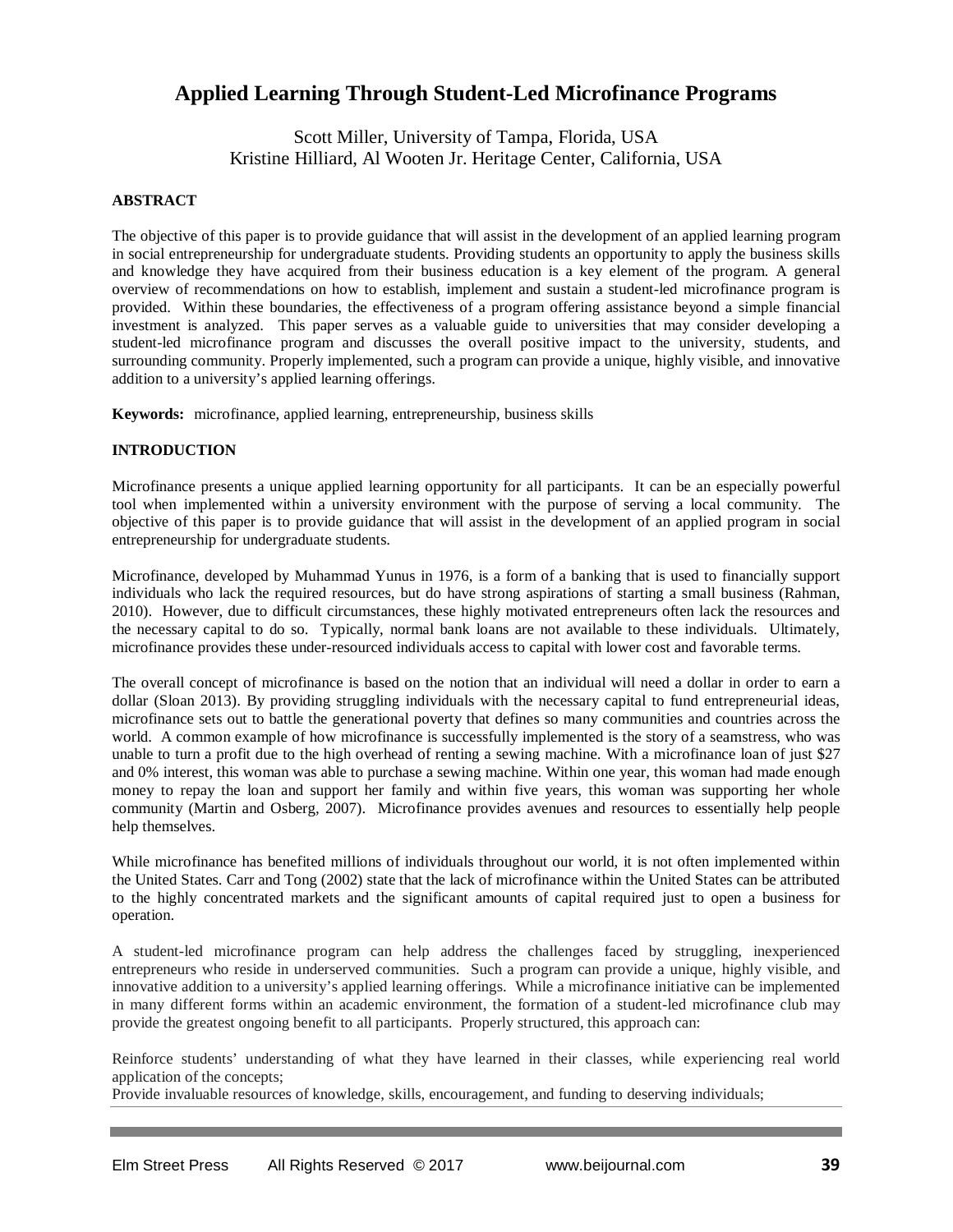Promote an understanding of civic responsibility within the student population;

Significantly enhance university/community partnerships.

This paper discusses a method to successfully implement an applied learning activity based on a sustainable studentled microfinance program.

# **LITERATURE REVIEW AND THEORY**

Carr and Tong (2002) found that the majority of businesses fail within the first two years of operations. Further analysis by Barr (2015) suggests that this low success rate can be attributed to a wide variety of factors, many of which focus around the entrepreneurs' lack of access to capital and business acumen.

Financing is a challenge everywhere in the world. However, in the United States, pure financing is not enough to support and sustain a business. It is a much more competitive environment and the entrepreneurs need to meet additional requirements related to licensing, and regulation, which make it a financial drain for an entrepreneur to establish even the beginning foundation for a profitable business. Crain and Hopkins (2001) find that small businesses, defined as firms employing fewer than 20 employees, bear the largest burden of federal regulations.

The microfinance model is targeted at the communities in need of additional resources. Jensen (2009) finds that many of these lower income communities are characterized by generational poverty, which is defined as being in<br>"poverty for at least two generations." In addition, many residents of these underserved communities have a In addition, many residents of these underserved communities have a survival-like mentality and an ideology that they are not able to break free from their current situation. Therefore, it is important to help provide the knowledge, support and resources that are often lacking in these communities. Ashe (2000) found that one of the greatest benefits of microfinance in the United States is the continuous learning and feedback that entrepreneurs receive through the process.

It is our belief that the model of entrepreneurship differs in developed countries and developing countries. Busenitz, Gomez and Spencer (2000) find that entrepreneurs can develop a competitive advantage based on their country's institutional profile of regulatory, cognitive and normative dimensions. Lingelbach, de la Vina and Asel (2005) identify the distinctions of entrepreneurship between emerging market and advanced market nations. In other words, a country's culture and level of economic development can affect its business systems.

Kim, Aldrich and Keister (2006) identify three categories of resources that are essential to pursuing start-up ventures: financial, human and cultural. They find that within the United States, neither financial nor cultural capital resources are a singularly necessary condition for a successful startup. However, human capital, especially in the forms of education and managerial experience, can provide entrepreneurs with a significant competitive advantage. Therefore, the approach to microfinance within the United States must differ from the approach toward underdeveloped and developing countries.

More specifically, it is our hypothesis that the culture and economic development of a country will change the importance of the categories defined by Kim, Aldrich and Keister (2006). In more advanced economies, the competitive environment rewards more education and experience making human capital most important. Whereas financial markets are very well developed in these countries and capital is easier to acquire. In emerging market economies, financial capital is most important because financial markets are less developed and capital is much more difficult to acquire. However, human capital is less crucial in less developed countries since the market is typically less competitive and most entrepreneurs already know their craft, they just need the financial means to perform it. Therefore, this results in a top down structure for advanced-market nations and a bottom up structure for less developed markets.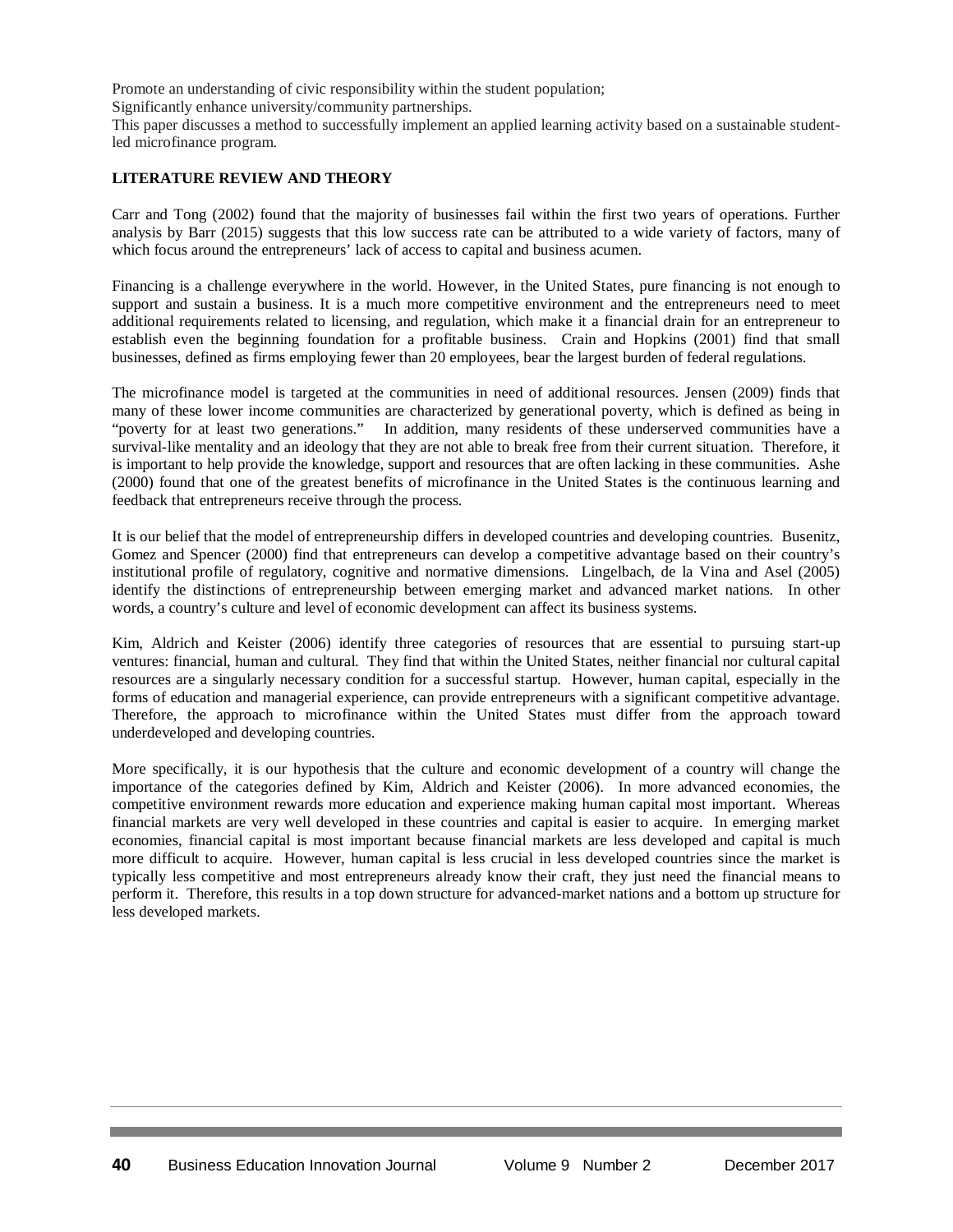### **Figure 1: Structure of Resources**



The microfinance model provides an opportunity for many individuals to break free from the generational poverty that defines their community and to serve as a positive example to other individuals in these unconducive environments. Litzky, Godshalk and Walton-Bongers (2009) recognized the benefits of the implementation of this model through an institution of higher learning as it creates partnerships between the university, its students and the community.

# **METHODOLOGY AND IMPLEMENTATION**

The development of a microfinance program provides an applied learning opportunity in which members are exposed to real life business scenarios, experience true entrepreneurialism, and are provided with the opportunity to give back to their community. In response to this unique opportunity, the Microfinance Club of a major private university in the Los Angeles area allocated a portion of its funds to initiate a local micro-lending endeavor in South-Central Los Angeles in conjunction with a well-known inner city urban community center. The initial funding for the program was provided by a supportive alumnus of the university.

The methodology behind this initiative was founded on the belief that in order to fully empower entrepreneurs, resources beyond financial funding must be made available. A willingness to also provide entrepreneurs with a complete set of tools needed to become successful is essential to ensuring a positive result. Through this endeavor, the university provided participating entrepreneurs with additional, personalized assistance in the form of consultation, resources, supplies and other forms of direct, individual support. Due to the dynamic nature of these needs, this project involved collaboration of the University Microfinance Club, the Community Center, and a capstone Service Leadership class from the business college to support the efforts and boost the success of small businesses.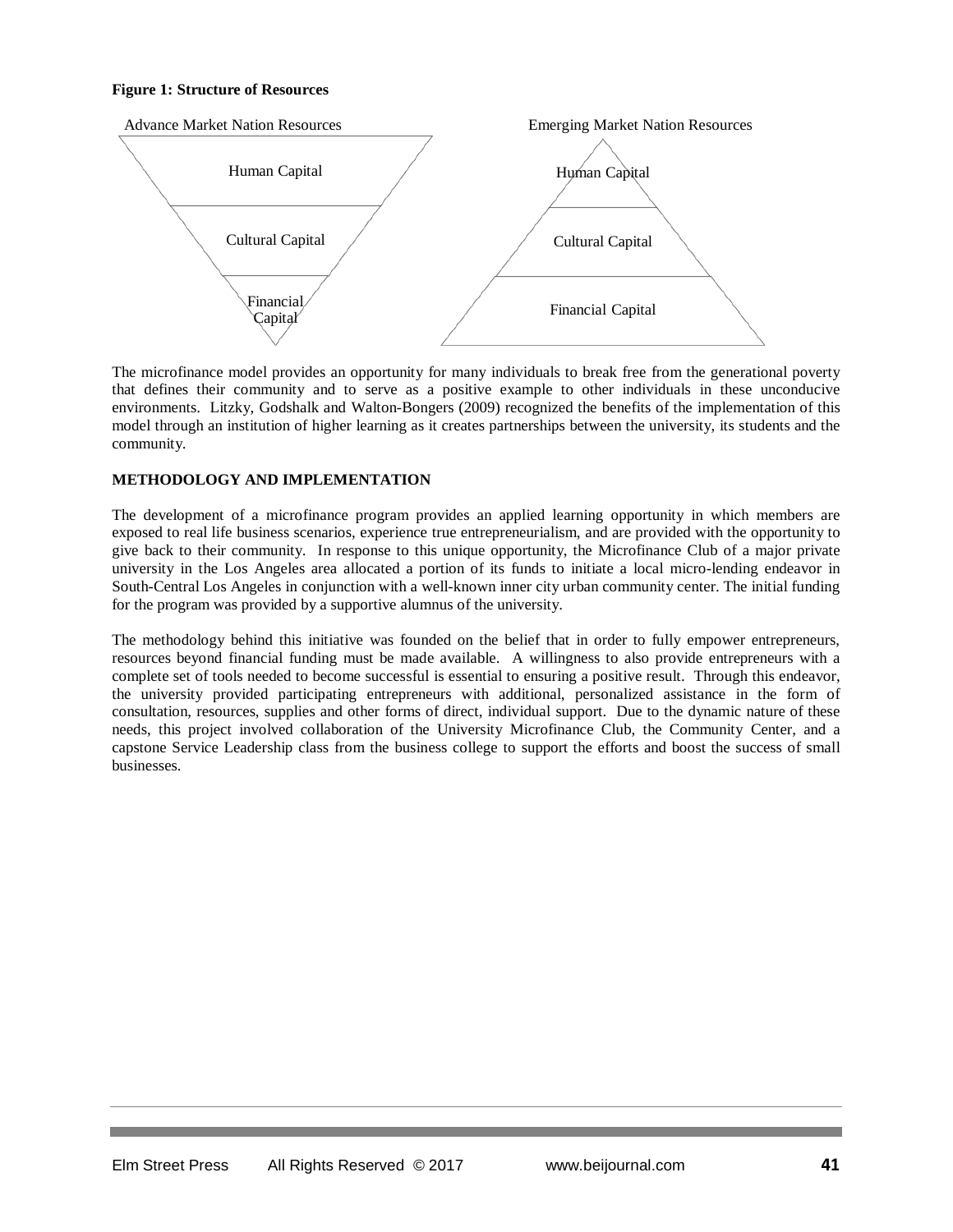The participants and their roles in the program are shown in the table below:

| Participant                   | Role                                                                           | <b>Source</b>                       |  |
|-------------------------------|--------------------------------------------------------------------------------|-------------------------------------|--|
| Entrepreneur                  | Present an accepted proposal to participate                                    | Identified and nominated by local   |  |
|                               | in the program. Work with the students to                                      | community organizations.            |  |
|                               | develop and execute a successful business                                      |                                     |  |
|                               | plan. Prepare and present a business needs                                     |                                     |  |
|                               | assessment to support needed funding.                                          |                                     |  |
| <b>Students</b>               | Work closely with entrepreneurs to develop                                     | Members<br>of<br>the<br>University  |  |
|                               | a successful business plan. Serve as a                                         | Microfinance Club<br>and/or<br>the  |  |
|                               | readily available resource to provide advice,                                  | Capstone Service Leadership Class.  |  |
|                               | guidance and encouragement on business                                         |                                     |  |
|                               | related issues.                                                                |                                     |  |
| Faculty Advisor               | Establish a strong working relationship with                                   | Microfinance club advisor and/or    |  |
|                               | a local community organization. Work                                           | Service Leadership Class Instructor |  |
|                               | with<br>students<br>evaluate<br>closely<br>to                                  |                                     |  |
|                               | entrepreneur proposals, manage<br>funds.                                       |                                     |  |
|                               | anticipate and resolve issues.<br>Provide                                      |                                     |  |
|                               | ongoing oversight, advice and guidance to                                      |                                     |  |
|                               | the student-led team.                                                          |                                     |  |
| <b>Community Organization</b> | A well-established organization within the                                     |                                     |  |
|                               | community that has strong ties<br>and                                          |                                     |  |
|                               | familiarity with the youth and young adults                                    |                                     |  |
|                               | the community.<br>Assists in the<br>in                                         |                                     |  |
|                               | identification and nomination of deserving                                     |                                     |  |
|                               | entrepreneurs in need of financial and                                         |                                     |  |
|                               | human capital assistance to start their own                                    |                                     |  |
|                               | business.                                                                      |                                     |  |
| Donor of funds                | Provides initial funding of the program to<br>May be University alumnus, local |                                     |  |
|                               | allow the student-led operation to make                                        | business or interested patron.      |  |
|                               | small loans to selected entrepreneurs.                                         |                                     |  |

**Table 1: Student-Led Microfinance Program Participants**

<u> 1989 - Johann Barnett, mars et al. 1989 - </u>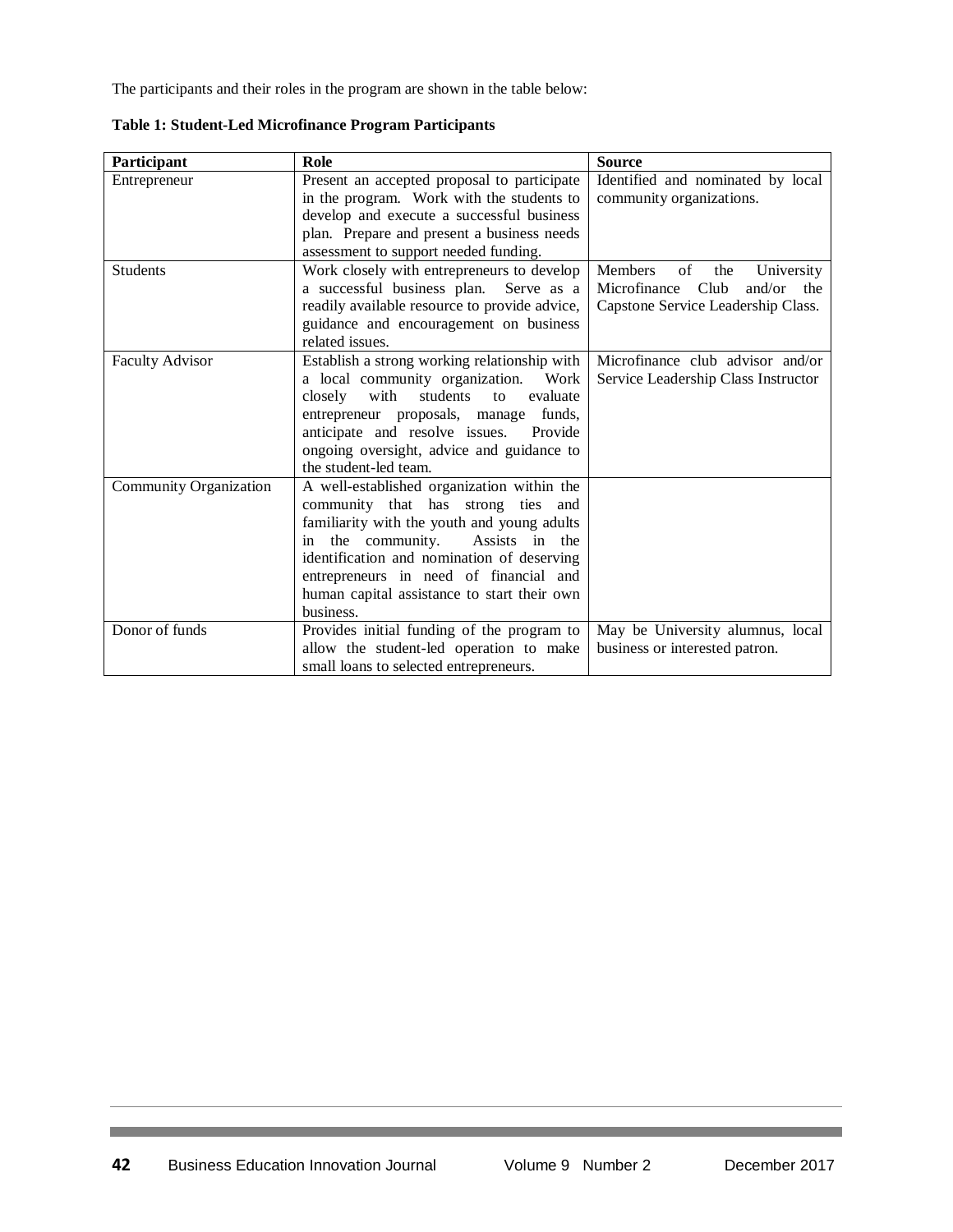The process consisted of three distinct phases: Application Phase Lending Phase Consultation Phase

# **Figure 2: Microfinance Program Phases**



The direct, personalized involvement of students to provide business-oriented assistance is a unique element of this program. The innovative approach allows students to gain real world experience through this opportunity to apply newly acquired knowledge and skills, while also providing valuable support to the otherwise struggling entrepreneurs.

For the duration of the program, each entrepreneur is supported by a minimum of two students. The students assigned to each entrepreneur will setup a structured schedule to follow up on the progress of this business and provide any assistance that is necessary to ensure the success of the business endeavor. Each student is expected to dedicate a minimum of one hour per week and a mandatory, direct-contact bi-weekly check-in to ensure the entrepreneur has all of the necessary support he or she needs.

# **Application phase**

The application phase requires that each potential entrepreneur complete an application that provides student consultants the information needed to effectively assist in the creation of a business plan that exhibits the qualities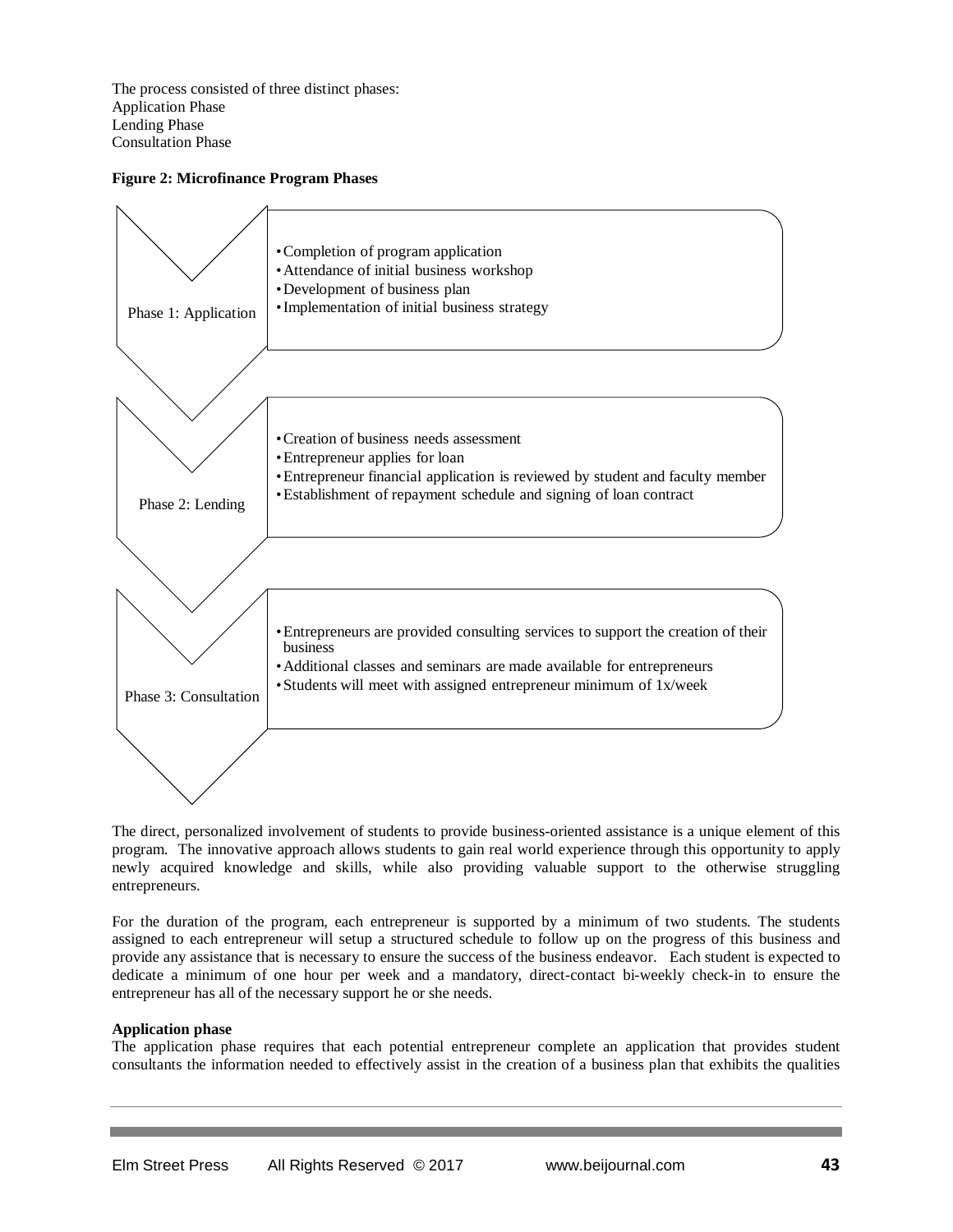required for business profitability and success. The application includes the basic structure of the entrepreneurs' business plan.

The purpose of the application phase is to not only create the foundation of the entrepreneur's business plan, but also a way to identify applicants that are serious and committed to following through in the event they are granted a microloan. For this reason, it is critically important to the process that the application itself takes a substantial amount of time and effort to complete.

Throughout the application phase, students will have the opportunity to review the application and provide the entrepreneur with feedback and suggestions for improvement. This phase invites both the students and the entrepreneur to collaborate as a group in an effort to build the foundation for their future business.

## *Initial workshop*

Upon acceptance of the application, a workshop is hosted, in which students are able to assist each entrepreneur with his or her unique business needs. The overarching goal of this workshop is to have each entrepreneur leave the session with an initial business plan that will be drawn from the application information.

Each business plan will include:

An executive summary (including a mission statement and description of the business)

- A market overview (including demographics, competitors and cyclical considerations)
- A financial plan (including the repayment terms of the microloan and anticipated sources of revenue)
- A marketing proposal (including methods for promotion and advertising)
- A management strategy (including a plan for managing the growth of the business)
- A legal assessment (including the identification of permits, licenses or registrations that are required)

Prior to the workshop, each student should be assigned to one entrepreneur. From this point forward, the students will be working directly with that entrepreneur to assist in identifying and addressing specific business needs. Experience has found that assigning at least two students per entrepreneur, each from different education backgrounds, has proven to be most beneficial to ensuring the entrepreneur's success.

In addition, it is important that the students use the initial workshop as an opportunity to establish a business relationship schedule with the entrepreneur that is a mutually agreed commitment for a specified period of time (suggestion is 3-6 months).

#### *Follow up*

After the initial workshop, each entrepreneur is given time to implement the strategies and ideas discussed at this meeting. As part of the finalized business plan, each entrepreneur is also asked to create a timeline for success. This timeline will include goals of achievement, milestones for success, and methods to ensure the microloan, if issued, is paid back on time and in entirety. This provides each entrepreneur an opportunity to track his or her progress and to stay on course to build and maintain a profitable business.

#### **Lending phase**

Once the application and the entrepreneur's business plan has been approved, he or she will have the opportunity to create a Business Needs Assessment Plan, in which they will identify the specific items needed, and associated costs to start their business. The Business Needs Assessment will be reviewed and approved by the assigned students and faculty advisor. In addition, the students and faculty advisor will analyze from a financial perspective the likelihood of the entrepreneur paying back the full amount of the loan on time.

Lastly, the students should work with the faculty advisor to determine the terms of the loan that are most favorable for the entrepreneur being able to pay back the loan in entirety. Throughout this program, participants must keep in mind that they are working with the entrepreneur, not against them; however, also understanding that this is a "social business" not a handout.

Once the entrepreneur has been approved for financial support, the faculty advisor and assigned students will use the loan amount to make necessary business purchases for the entrepreneur.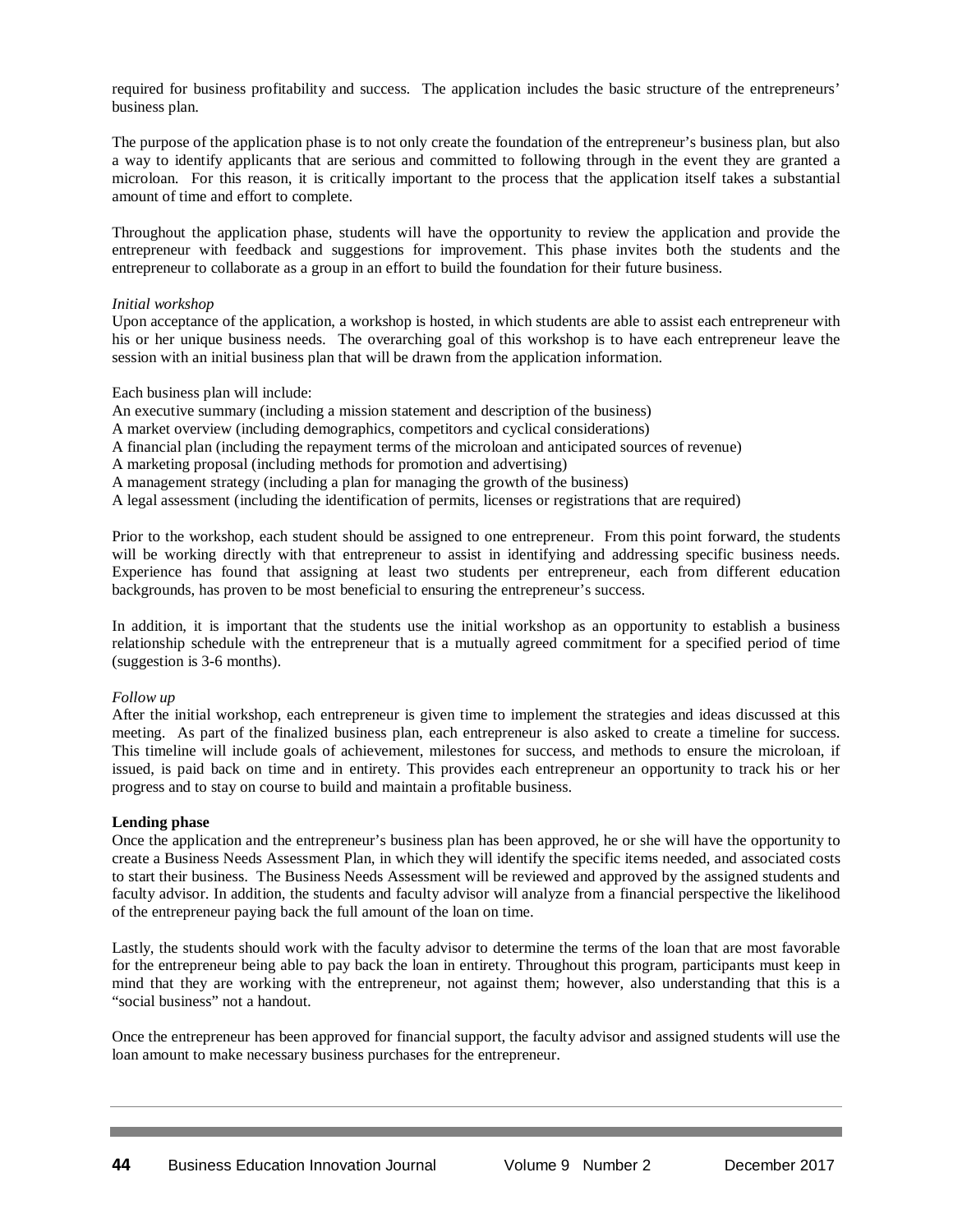It is highly recommended that the microfinance program purchases the necessary items for the entrepreneur, rather than provide the entrepreneur the loan in a form of cash or check. This ensures that all funds are tracked and accounted for throughout the process. In previous instances where the money was given directly to the entrepreneur for use, it was more difficult to help the entrepreneur create and maintain a budget, track expenses, and in result, repay the loan on time in entirety.

#### **Repayment period**

The repayment period will be determined on an individual basis depending on the content of the entrepreneurial endeavor and current financial situation. These details will be outlined in the loan contract.

It is important that the loan repayment schedule be broken into small, incremental amounts throughout the life of the loan, rather than one large lump sum at the end. Requesting small repayment amounts at the beginning of the repayment plan reduces the risk of the entrepreneur missing payments, provides consistency, and continually gives the entrepreneur the incentive to keep their business on track. Figure 3 displays a 12-month proposed repayment plan for a \$500 loan.

| Proposed Repayment Schedule (12-Month \$500 Loan) |      |          |       |
|---------------------------------------------------|------|----------|-------|
| <b>Month 1</b>                                    | \$5  | Month 7  | \$45  |
| Month 2                                           | \$5  | Month 8  | \$55  |
| Month 3                                           | \$10 | Month 9  | \$60  |
| Month 4                                           | \$15 | Month 10 | \$70  |
| Month 5                                           | \$25 | Month 11 | \$75  |
| Month 6                                           | \$35 | Month 12 | \$100 |
| <b>Grand Total</b>                                |      |          | \$500 |

### **Figure 3: Repayment Plan**

## **Consultation phase**

While the lending component of the microfinance program is highly important, providing the entrepreneur with business and legal consultation is critical to their success. The University Microfinance Club, in collaboration with the Service Leadership class, created a program to provide entrepreneurs with the consultation and information necessary to pursue their business ventures. Throughout this initiative, students analyze potential markets, projects and local resources for the personalized consultation with clients to establish and improve their entrepreneurial enterprises. Consulting may take several forms including, but not limited to: finance, marketing, management and research. In addition to consultation support, the students will essentially act as "cheerleaders", coaches, and colleagues to bounce ideas off of and work toward the same end goal.

Throughout the consultation phase, it is also recommended that the participating students contact university professors to donate time to hold classes and office hours for any remaining questions the students or entrepreneur may have. It is also helpful to ask university professors to host business or law classes for the entrepreneurs to attend and ask questions specific to their business strategy. Potential seminars or classes to host for the entrepreneurs include, but are not limited to, the following:

Overview of Small Business Laws and Regulations Development of a Strong Brand Image Budgeting and Financial Management Project Management Website Development Product and Pricing Strategy Development

In addition to these added sessions, providing business examples and templates such as sample business plans, project plans, and expense trackers have proven to be highly beneficial to the entrepreneur.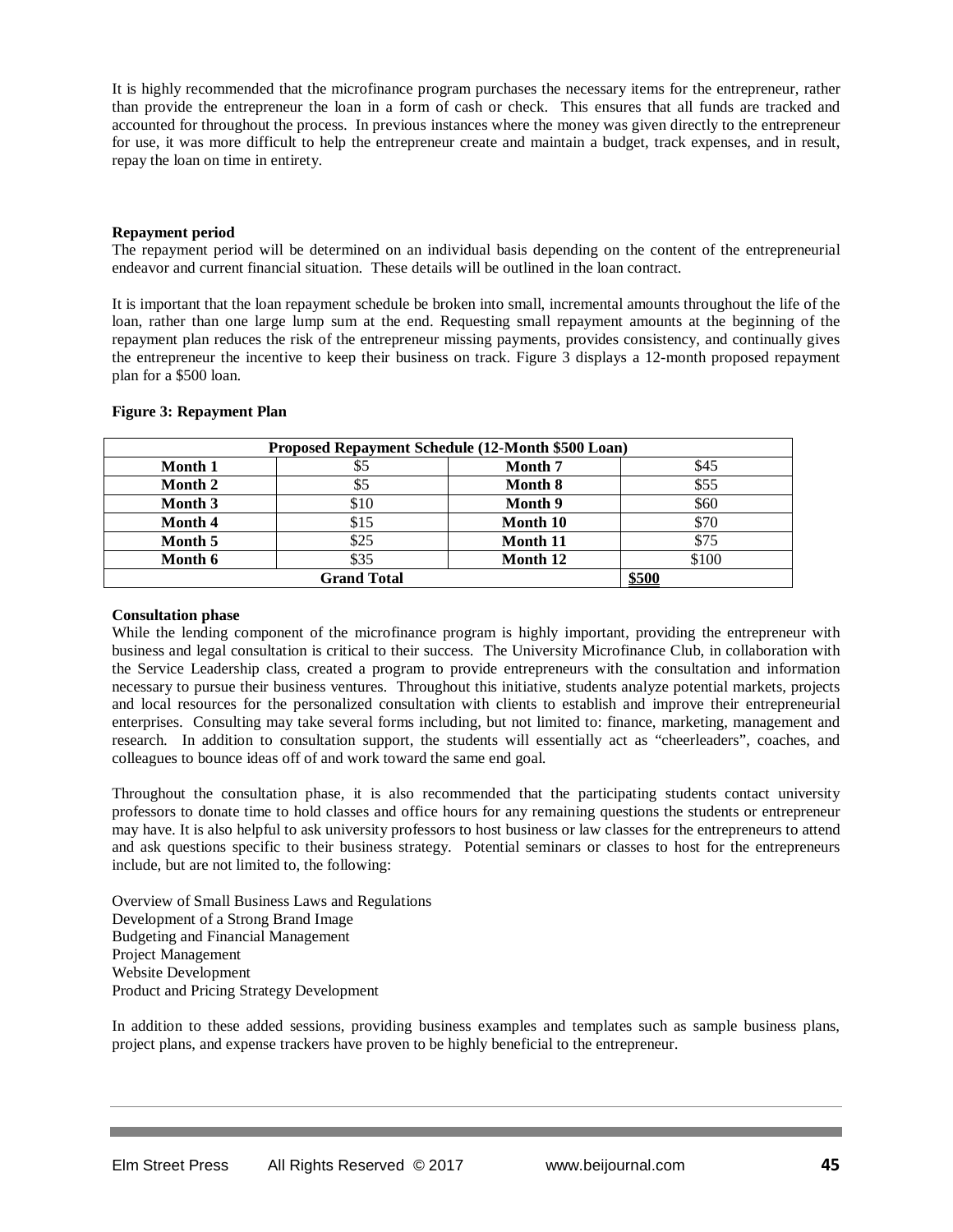## **RESULTS**

The process described in this paper was developed and necessarily modified over a period of time to achieve the desired results for the entrepreneurs, the students and the university. Following are two notable successes that are representative of the outcomes that can be expected. In each case providing an initial financial boost of less than \$1,000 in equipment and supplies along with a strong cast of supportive business students allowed the entrepreneurs to succeed.

#### **Entrepreneur #1**

Entrepreneur #1 is from South-Central Los Angeles and has lived his whole life exposed to the harsh realities that define his community. Prior to developing the desire to start his own business, Entrepreneur #1 sold drugs, was part of a gang, and was eventually arrested. Given a second chance by the University Microfinance Program, Entrepreneur #1 was provided with the necessary resources to support his dream of selling faith-based apparel, with the sole purpose of serving as a positive example to the young men and women in his surrounding community. The support, encouragement, and guidance provided through the program made a very visible and positive difference in this man's life. The "human capital", as defined by Kim, Aldrich and Keister (2006), that was provided by students participating in the University Microfinance Program was proven to be an essential component of the success achieved by Entrepreneur #1.

#### **Entrepreneur #2**

Entrepreneur #2 is also from South-Central Los Angeles and spent his adolescent years tagging buildings with graffiti. In efforts to turn his passion for art and photography into a positive example, Entrepreneur #2 worked with the University Microfinance Program to begin a business that provides photographic services to real estate agents. Entrepreneur #2 hopes that his story will serve as a positive example to the young adults in his life and show them that they can make a better life for themselves.

In a relatively short amount of time, the University Microfinance Program was able to provide the necessary financial and, most importantly, human capital resources to help these two individuals break free from the harsh realities of their communities. They were able to begin their own business that would help provide the financial support needed to make a better life for themselves and their families.

#### **Student participants**

While a student-led microfinance program has a profound effect on the entrepreneur, it also makes a positive impact on the students. By working directly with the entrepreneurs, the students are not only able to apply the teachings from university classes, but also are able to directly witness the impact that their positive contributions have on underserved communities. Throughout their participation in the University Microfinance Program, students continually expressed how this program acts as a two-way street of learning. They displayed genuine excitement about being able to apply their business knowledge and skills into real-world business scenarios. The student-led microfinance program embodies the concept of applied learning.

## **CONCLUSIONS AND RECOMMENDATIONS**

In order to implement a student led microfinance program, a university should first establish a microfinance club or a microfinance class within the school. This program can be implemented through a class project or a volunteer club organization. It is important that whichever route is chosen to initiate this endeavor, the students and student leader participants are sincerely interested and committed to the program and to the entrepreneurs' success.

In addition to the establishment of the microfinance program, it is important that the microfinance faculty leader establish a relationship with a local community organization that will help identify aspiring entrepreneurs in need of financial and business acumen support. The identified local community organization will not only take part in sourcing participants to the program, but also reconfirm decisions with approval or disapproval opinions of applicants. Their first-hand knowledge of and experience with applicants is invaluable to the process.

The establishment of a student-led microfinance program has proven to be beneficial to the participating students, the entrepreneurs' and their surrounding community, and the university. By participating in this innovative program, students gain significant real world experience and are provided the opportunity to apply the concepts they have learned in the classroom. In addition, the community and entrepreneurs gain a sense of empowerment and gain